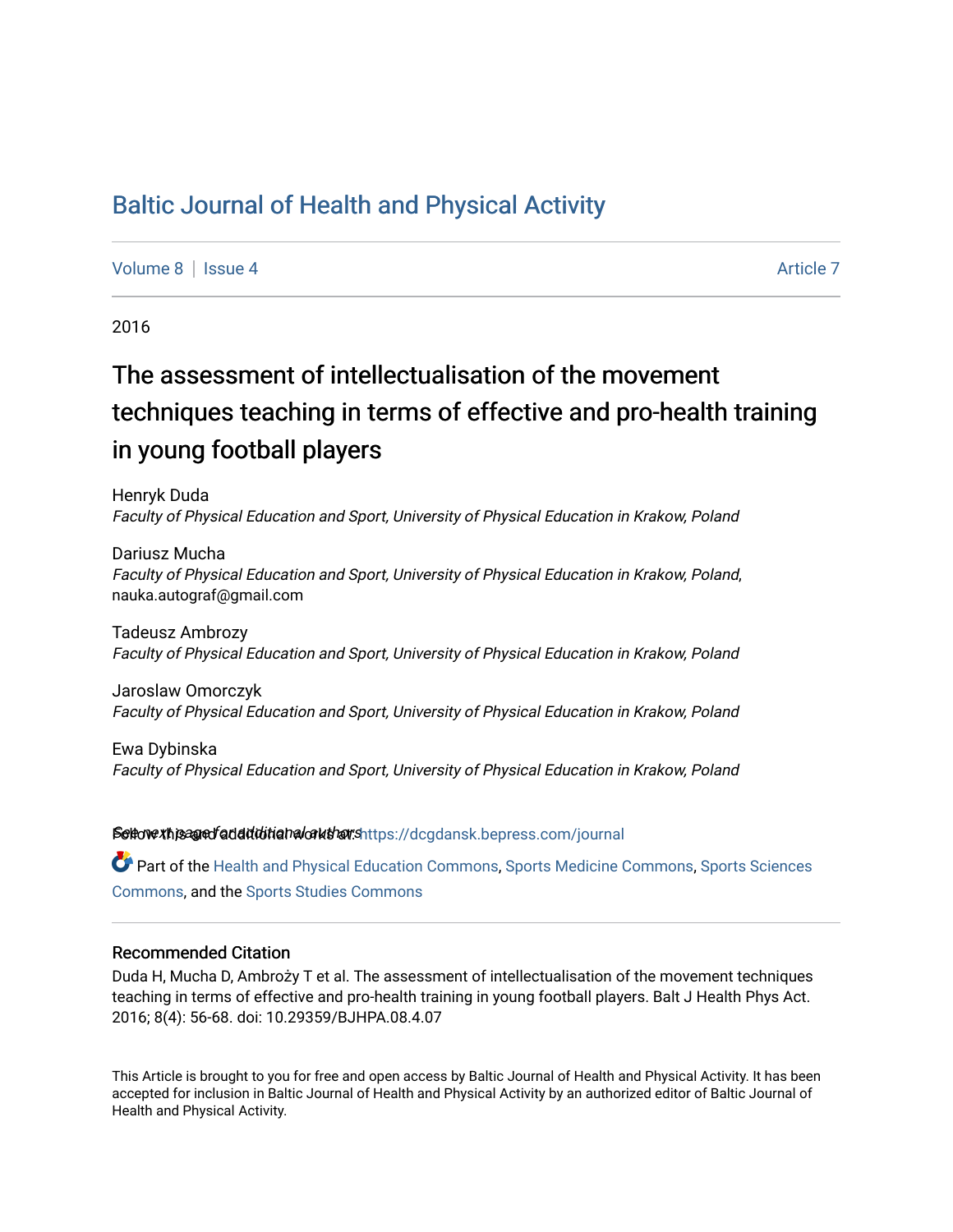# The assessment of intellectualisation of the movement techniques teaching in terms of effective and pro-health training in young football players

#### Authors

Henryk Duda, Dariusz Mucha, Tadeusz Ambrozy, Jaroslaw Omorczyk, Ewa Dybinska, and Dawid Mucha

This article is available in Baltic Journal of Health and Physical Activity: [https://dcgdansk.bepress.com/journal/vol8/](https://dcgdansk.bepress.com/journal/vol8/iss4/7) [iss4/7](https://dcgdansk.bepress.com/journal/vol8/iss4/7)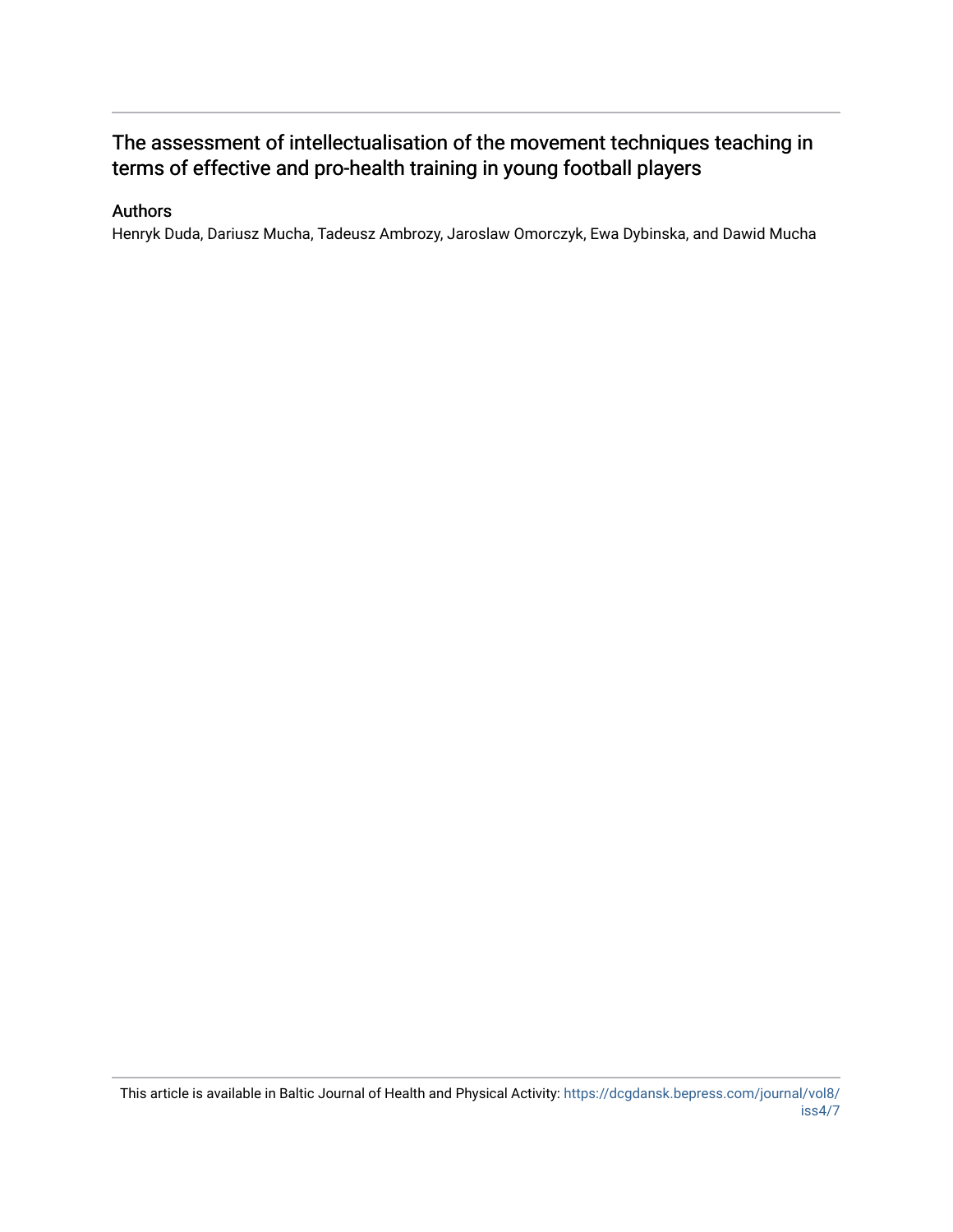**Authors' Contribution:**

- **A** Study Design
- **B** Data Collection
- **C** Statistical Analysis
- **D** Data Interpretation
- **E** Manuscript Preparation
- **F** Literature Search **G** Funds Collection

# **the movement techniques teaching in terms of effective and pro-health training in young football players**

**The assessment of intellectualisation of** 

**Henryk Duda ABCDEF, Dariusz Mucha ABCDEF, Tadeusz Ambroży ABCDEF, Jarosław Omorczyk ABCDEF, Ewa Dybińska ABCDEF, Dawid Mucha ABDE**

Faculty of Physical Education and Sport, University of Physical Education in Krakow, Poland

| abstract                |                                                                                                                                                                                                                                                                                                                                                                                                               |
|-------------------------|---------------------------------------------------------------------------------------------------------------------------------------------------------------------------------------------------------------------------------------------------------------------------------------------------------------------------------------------------------------------------------------------------------------|
| <b>Background</b>       | Sporting success puts high requirements in terms of physical stress; it causes a major<br>threat to an athlete's health. Therefore, there is a need for effective training methods<br>in order to reduce the number of contusions and sports injuries. For this purpose a method<br>of intellectual training in the mastery of motor actions (playing technique) of young<br>football players is recommended. |
| <b>Material/Methods</b> | The influence of intellectualization on the training process and the state of health was studied<br>in young football players (16 years old), students of the Sports School in Cracow. Continuous<br>research was conducted from 1996 to 2001. A group of 92 players were examined in two<br>groups: 46-experimental group and 46-control group.                                                              |
| <b>Results</b>          | Research has shown that the intellectualization of training, which reduced the volume of<br>the body load by 14%, has a positive impact on the effectiveness of training and helps to<br>reduce the number of injuries during sports training.                                                                                                                                                                |
| <b>Conclusions</b>      | Intellectual training is beneficial to the effectiveness of young football players' technical<br>actions. The intellectualization of the training process reduces the physical burden, and<br>exposing the aware action affects the condition of lower limb injuries in young players.                                                                                                                        |
| Key words               | Intellectualization, training, effectiveness of teaching, sports injuries                                                                                                                                                                                                                                                                                                                                     |
|                         |                                                                                                                                                                                                                                                                                                                                                                                                               |

#### **article details**

| <b>Article statistics</b>    | Word count: 4,618; Tables: 9; Figures: 0; References: 22                                                                                                                                                                                                                                                                                                                                                                                                                                                                                                                                                                                                                                                                                                                                             |
|------------------------------|------------------------------------------------------------------------------------------------------------------------------------------------------------------------------------------------------------------------------------------------------------------------------------------------------------------------------------------------------------------------------------------------------------------------------------------------------------------------------------------------------------------------------------------------------------------------------------------------------------------------------------------------------------------------------------------------------------------------------------------------------------------------------------------------------|
|                              | Received: October 2016; Accepted: December 2016; Published: December 2016                                                                                                                                                                                                                                                                                                                                                                                                                                                                                                                                                                                                                                                                                                                            |
| <b>Full-text PDF:</b>        | http://www.balticsportscience.com                                                                                                                                                                                                                                                                                                                                                                                                                                                                                                                                                                                                                                                                                                                                                                    |
| Copyright                    | © Gdansk University of Physical Education and Sport, Poland                                                                                                                                                                                                                                                                                                                                                                                                                                                                                                                                                                                                                                                                                                                                          |
| Indexation:                  | AGRO, Celdes, CNKI Scholar (China National Knowledge Infrastructure), CNPIEC, De Gruyter - IBR (International<br>Bibliography of Reviews of Scholarly Literature in the Humanities and Social Sciences), De Gruyter - IBZ<br>(International Bibliography of Periodical Literature in the Humanities and Social Sciences), DOAJ, EBSCO - Central<br>& Eastern European Academic Source, EBSCO - SPORTDiscus, EBSCO Discovery Service, Google Scholar, Index<br>Copernicus, J-Gate, Naviga (Softweco, Primo Central (ExLibris), ProQuest - Family Health, ProQuest - Health &<br>Medical Complete, ProQuest - Illustrata: Health Sciences, ProQuest - Nursing & Allied Health Source, Summon<br>(Serials Solutions/ProQuest, TDOne (TDNet), Ulrich's Periodicals Directory/ulrichsweb, WorldCat (OCLC) |
| <b>Funding:</b>              | This research received no specific grant from any funding agency in the public, commercial, or not-for-profit<br>sectors.                                                                                                                                                                                                                                                                                                                                                                                                                                                                                                                                                                                                                                                                            |
| <b>Conflict of interest:</b> | Authors have declared that no competing interest exists.                                                                                                                                                                                                                                                                                                                                                                                                                                                                                                                                                                                                                                                                                                                                             |
| <b>Corresponding author:</b> | Dr hab. Dariusz Mucha prof. nadzw., Faculty of Physical Education and Sport, University of Physical Education in<br>Krakow; Al. Jana Pawła II 78 Krakow 31-571, Poland; e-mail: nauka.autograf@gmail.com                                                                                                                                                                                                                                                                                                                                                                                                                                                                                                                                                                                             |
| <b>Open Access License:</b>  | This is an open access article distributed under the terms of the Creative Commons Attribution-Non-commercial<br>4.0 International (http://creativecommons.org/licenses/by-nc/4.0/), which permits use, distribution, and<br>reproduction in any medium, provided the original work is properly cited, the use is non-commercial and is<br>otherwise in compliance with the license.                                                                                                                                                                                                                                                                                                                                                                                                                 |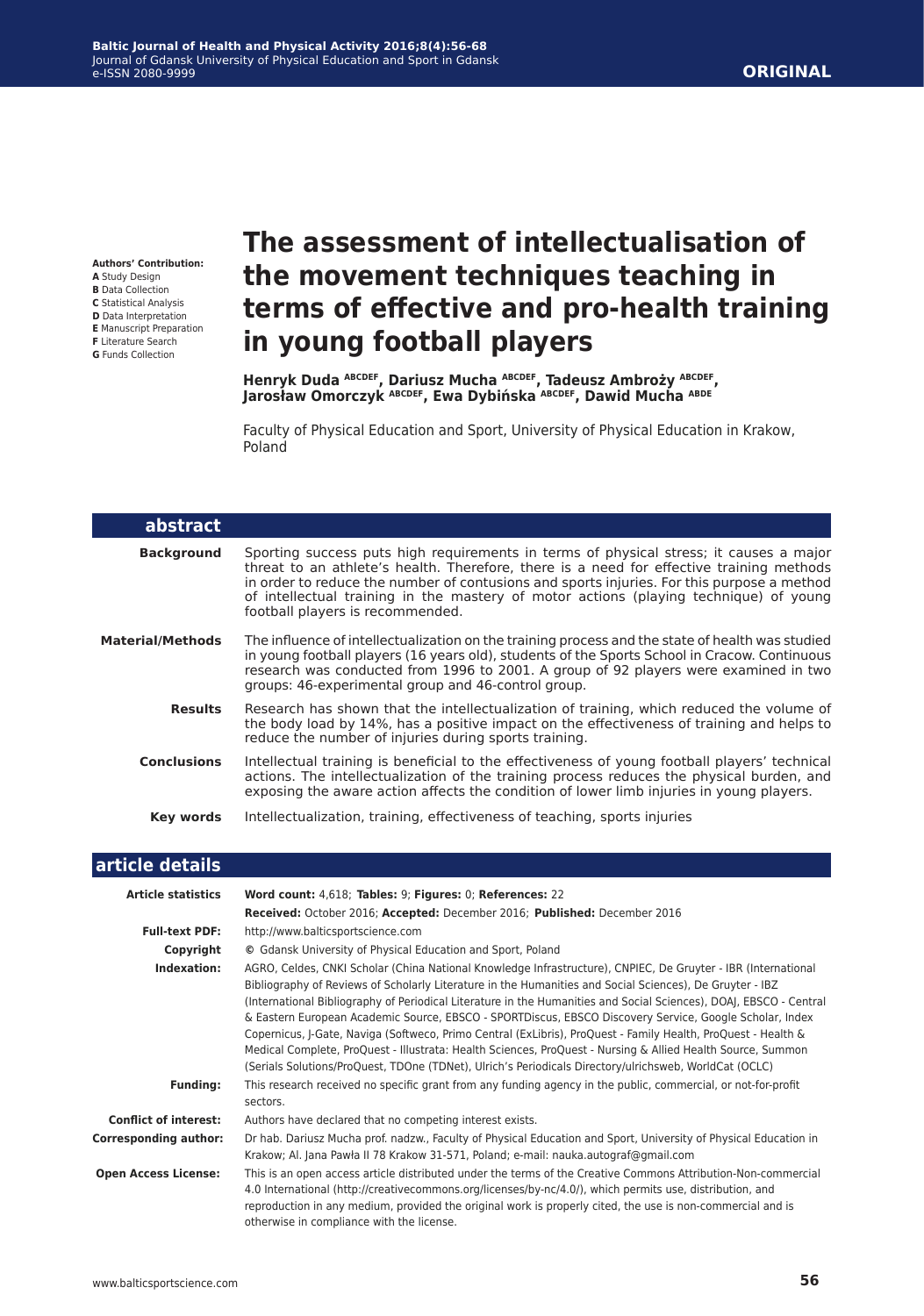## **introduction**

Professional sport enforces fitness so that championship can be reached only after many years of tiring and systematic physical work. This fact requires a systematic pursuit of physical exercise from the early age. In the period of intensive growth, which occurs at the age of development, the organism is particularly sensitive to any unilateral physical effort.

The development and formation of locomotor apparatus (including bones, tendons and joints) is subject to biological laws, among which particular importance is assigned to pressing and extending forces, influencing the skeletal system during its intensive growth.

Long-lasting and unilateral overload of young players' skeletal system causes intensification of accommodation changes, which in its different parts can be characterized by pathological changes. They include, among others, bone fractures, bone spurs, involution of other Osgood-Schlater disorders, aseptic inflammation of secondary testicles, necrosis of long bones ossification as well as tiny bones of hands and feet [1, 2]. This has an important practical meaning, since disregarding these biological laws may lead to heavy damage of the organs of motion, causing negative effects, and sometimes permanent disability.

Also the above considerations are aimed at making trainers and club instructors aware of the possible risks for the young, developing organism, resulting from the application of unilateral, too exhausting training. Instructors or coaches of athletes in the age of development are particularly responsible, as appropriate organization, programming and usage (leading) of sports training has a decisive influence on the further career of a young player. So understood and implemented training process is also the most effective prevention of sports injuries. In the age of development, the concept of serious sports injuries should not be a major problem, since the rational training which is required at this stage of training should decrease the risk. However, overloading and injuries of lower extremities are still accumulating in the environment of professional sport, mainly among athletes of sports games.

The treatment of these injuries is increasingly difficult, as requirements for the organism are growing, which surpasses its adaptability, while coaches as well as players expect from doctors rapid and effective help in removing a number of conditions, hindering or impeding the implementation of intensive effort. Meanwhile, sporting conditions are continuously changing. External conditions make the athlete's organism fulfill more difficult adaptive tasks, which he finds difficult to do because of lack of time. These lesions occur as a result of the application of the excessive workload in sports training. Damage to the movement apparatus because of overtraining is, in most cases, considered as the overload of the organism. It can be assumed from the above information that sports training characterized by great intensity and content of exercises already exploiting organism from an early age can unfortunately endanger their health especially if led unreasonably. This assumption is confirmed in numerous studies of sports medicine and sports theory [2, 3, 4, 5]. So the question arises: how to increase the efficiency of a player's training process at the expense of reducing the training burden.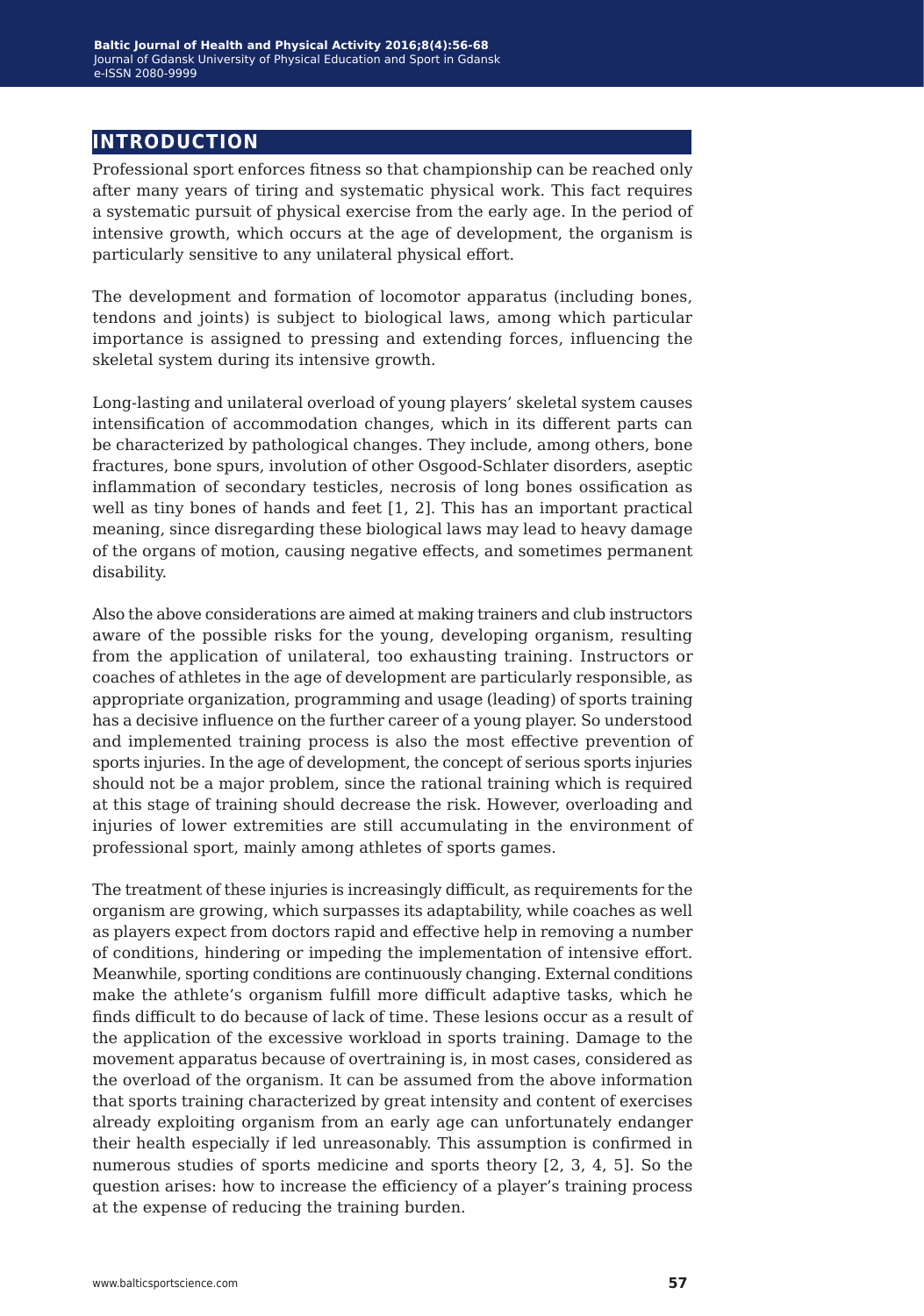It seems that an effective way of such proceedings is to find solutions in the appropriate intellectual preparation, that is an appropriate transmission of information, which would be received by the player in the conscious and active way. For the implementation of the objectives of the sports game, such preparation involves learning about the theoretical principles of the efficient motor activity (game technique), taking into account the biomechanical rules accompanying motor actions [6]. It was proven that the more the sportsman knows the action and the way of application of these operations, the easier these actions in the game situations are seen and its objectives effectively implemented [7, 8, 9]. Starting from the assumption that the effective development of motion habits in sports games takes place at the semanticmotor level [10], it is believed that intellectual teaching compensates the excessive time spent on practical training, while the time effort (load) much exploits the organism, especially of a young player. It can be claimed that the player's conscious participation in the training process will mark out efficient and healthy sports training.

In view of the above, the present research has a utilitarian character. Its aim was to evaluate the effect of intellectual technique teaching on the effectiveness of actions performed by football players during matches and on reduction in the lower limb injury rate.

Confirmation of this evidence was looked for in institutions training young football players (football adepts). Taking into consideration the fact that young players (footballers) in Sports Schools are exposed to a large volume and intensity of sports training (20 lessons in micro-cycle – programmatic requirements), teaching methods were searched for which would lead to a rational impact (intellectualization of the learning process). The following research questions were posed:

1. Does intellectual teaching of football players have a favorable effect on the effectiveness of technical tasks during matches?

2. Does intellectualization in the process of football training reduce physical load in individual training sessions?

3. Does the process of intellectual training have an effect on reduction in lower limb injury rates in young football players?

Positive demonstration of these dependencies will help to look for reserves in other fields of impact on the player's training. If this problem is resolved, large benefits can be expected in terms of teaching and health, since the effectiveness of such a curriculum will help to increase the efficiency and to reduce the burden in sports training, and this will alleviate the risk of exploitation of the organism. Taking all the above into consideration the research hypothesis was stated as follows:

1. Focus on the development of intellectual abilities of football players leads to a reduction in physical load in individual training sessions.

2. Intellectual training improves abilities of taking technical actions during matches and reduces lower limb injury rates.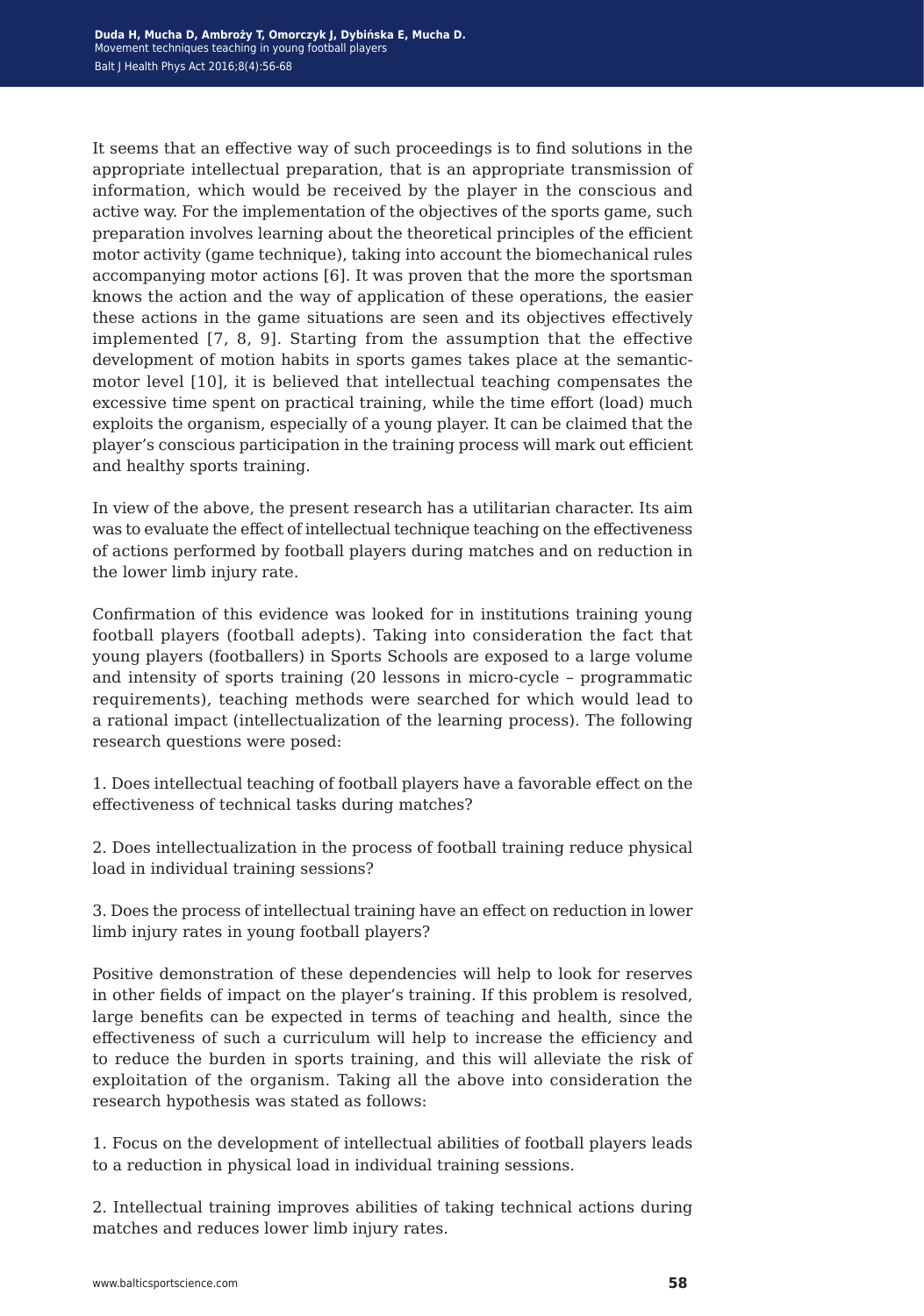### **material and methods**

To assess the effectiveness of (learning and teaching) special motor skills, the method of pedagogical experiment was used with the help of the technique of parallel experimental groups: experimental (E) and control (C) [2].

In the experimental research, an operand was the way of elaborating and transferring information with the help of the method based on intellectualization of the teaching process of the footballer's motor activities.

The dependent variables were the measurable results concerning:

- Specialist knowledge of motor activities of the tested players.
- Practical mastery of technical activities by the players in isolated conditions andin a game.
- Determination of the state of the players' lower limbs muscles and joints.

Continuous research was conducted in annual cycles (1996–2001) among students of the Sports Mastery School of Football in Cracow. A group of younger Juniors at the age of 16 were the subjects of the research. Continuous research was carried out on 92 young players, who were divided after selection into 2 subgroups: experimental (E) and control (C), each with 46 players. The experimental group, throughout the entire time, took part in experimental training classes, theoretical-practical lessons – lasting 45 min once a week. These activities based on mental teaching, in a global meaning, were characterized by much less intensity and volume of practical sessions. In general, 80 training lessons of the intellectual character were conducted in each experimental group. In the global load (700 lessons), this number makes up about 14% of the annual training volume.

In the control group, traditional teaching methods were used. In this group, the knowledge of the technique of the game was transferred to the player in the course of practical exercises in the form of a briefing.

Research was conducted in two stages. In the first stage, preliminary studies (pretest) were carried out to determine the base value and select possibly "identical" two subgroups (the difference statistically irrelevant) concerning the level of expertise and efficiency of motor and motive skills. The choice was based on the organized selection of groups [11], where players were classified by using a table of rank numbers. In the second stage (posttest) the level of specialist knowledge and mobility was tested again. In teaching activities used in the experimental and control groups, the following principles were taken into consideration:

The objectives of the curriculum implemented at the training lessons were identical.

The number of training lessons in both groups E and C was the same.

The duration of the training lessons in both groups was the same – 45 min.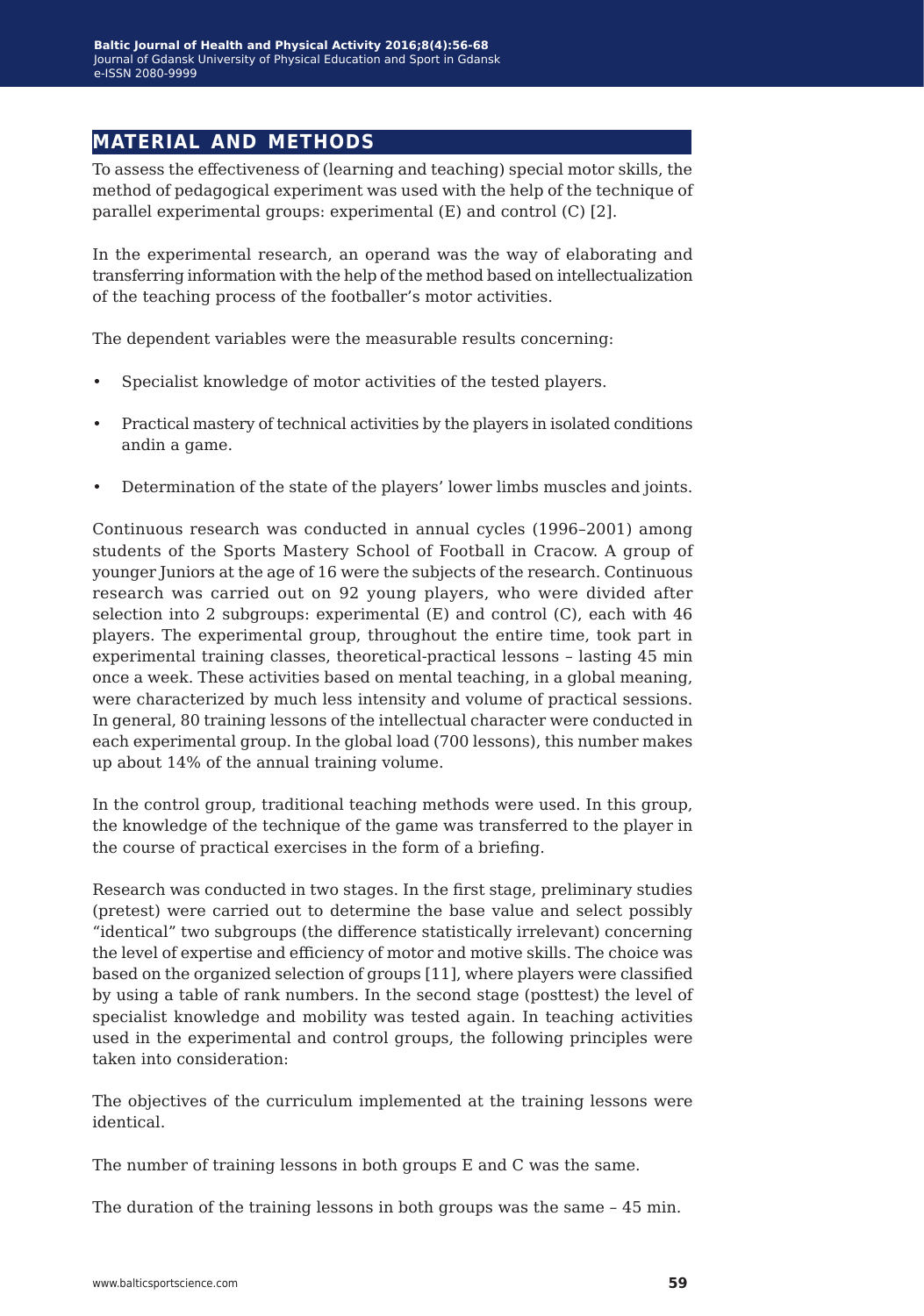The difference in didactic proceedings between the experimental group was a way of transferring the knowledge about the operation of locomotive system.

In the control groups during the annual training cycle, in the area of practical training there were 80 training lessons more than in the experimental groups.

In the experimental groups during the annual training cycle, in the area of theoretical training (intellectualization of the teaching process) there were 80 training lessons more than in the control groups.

In the course of the experiment in both groups (E and C) we expected:

- implementation of learning content according to the established program;
- leading trainings by the same trainers;
- participation of the same students-players in training classes. In both groups to calculate test results, persons of equal attendance were considered (general attendance in groups was 92%);
- the intensity of conducted classes in both groups was the same (teaching of individual and group activities in a close form (the zone of aerobic alteration, the zone of mixed alteration), teaching in the form of the game (the zone of mixed alteration, the zone of anaerobic alteration).

In the experimental training, mental-intellectual teaching was applied, whose aim was to shape the level of motor image of the taught movement technique. In the process of intellectual teaching, verbal and visual methods were used as strengthening teaching materials. In the author's method of teaching, stages of football teaching techniques included [8]:

**Stage I**: introductory knowledge about the structure of the movement of a given activity, the principles of biomechanics occurring in a given mobility task (presentation of drawings and graphic schemes);

**Stage II**: presentation of the isolated technical element with the help of a video material (didactic film) at a normal pace, and then in order to analyze a repeated fragment of an action and to remember it better, in slow motion;

**Stage III**: exemplary practical presentation as well as an attempt at individual work of a taught technical element by the player;

**Stage IV:** practical mastering (methodology of teaching mobility activities), the analytical teaching with the help of visual aids (e.g. programmed learning or a series of photos showing particular motion sequences while performing a technical element;

**Stage V**: showing the film material (work with a camera) how to perform a technical element which is being taught by a practicing player (observation of movements of one's body on the film material);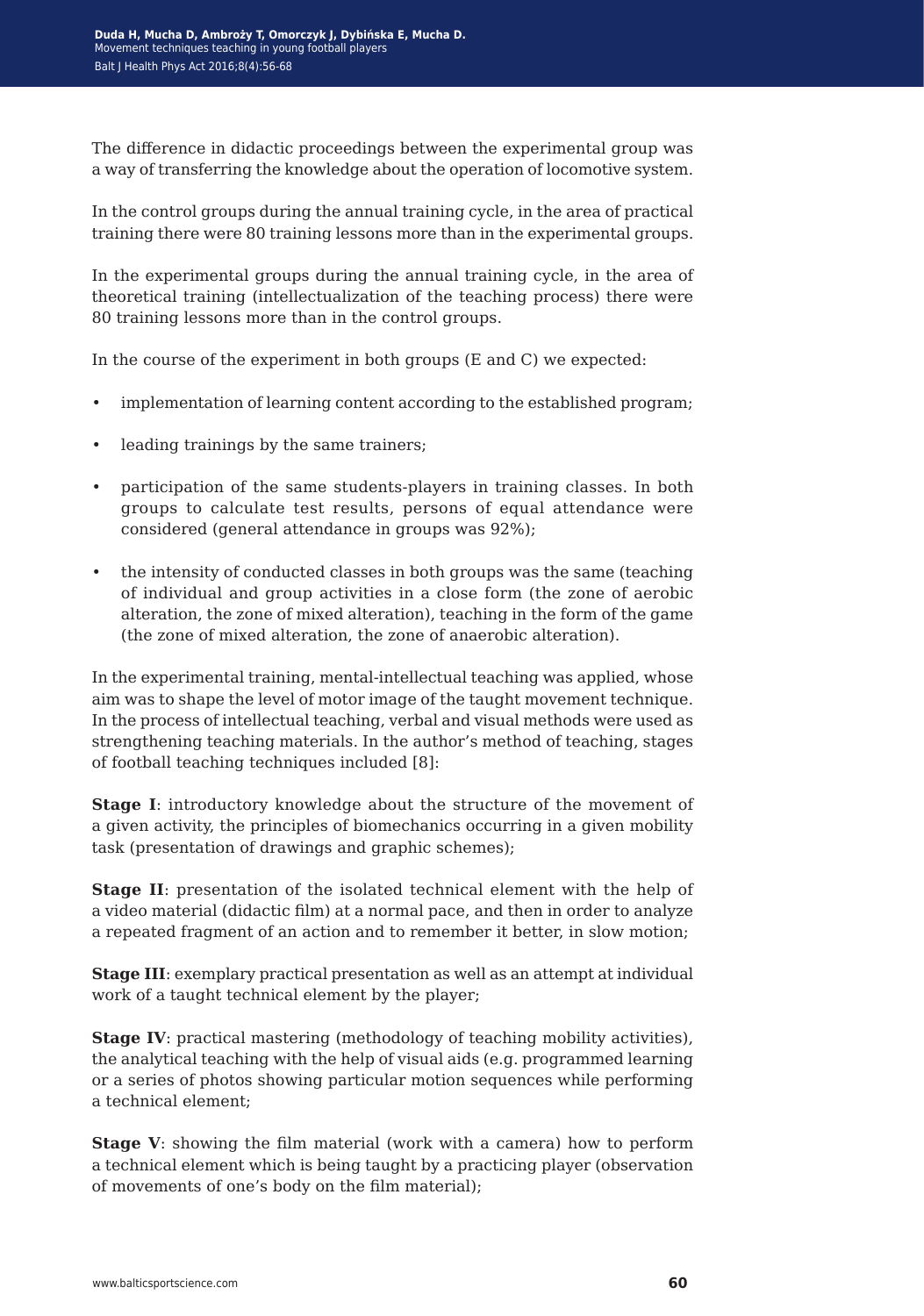**Stage VI:** the correct description of the technical element (motor image) – mental training;

**Stage VII:** creative teaching, with the help of creative methods: task methods, for example, in which the trainer formulates a problem and players try to solve it by using different movements (technique). Independent performance of the motor task in the form of a fragment of a game;

**Stage VIII:** common assessment of the performed task by both the student and the coach.

To check the level of football players' knowledge about operation of the locomotive system, a standardized (t - test validity =  $0.95$ , r - test reliability =  $0.87$ ) test of technical acknowledge [8, 12] was applied, containing closed, open and illustrative questions of a problem character which, similarly to the action during the game, concerns an alternative choice for the solution of a given motion activity. The questions concerned the regularity of motion activities (technical) taking into account the analysis of motion, biomechanical rules and the policy of effective implementation of action in the game. To evaluate the young players mobility, a standardized ( $t$  - test validity = 0.88, test reliability = 0.87) technical agility test was applied [8, 12]. The test uses selected trials of technical performance, which include: feeling the ball (juggling the ball with legs, juggling the ball with the head), speed, leading the ball in a slalom, hitting the ball with the head and a leg from distance, the accuracy of administration of the ball from distance, the accuracy of impact-shot in designated sectors. Evaluation of the players' activities in the game was done with the help of an objectified observation sheet (t - test validity =  $0.93$ , test reliability =  $0.86$ ) during simulation games  $4 \times 4$  [8, 12], where the players in teams selected in an organized manner (according to rank assessments for special performance) were evaluated in four games: experimental groups players against the control ones. Selected individual defensive (body movement, knocking out and receiving the ball through overtaking) and offensive actions (keeping, feints, dribbling and hitting the ball) were examined. Effective and ineffective actions were taken into consideration, which allowed calculating reliability indicators [13]. The evaluation of technical efficiency trials in isolated conditions and in a simulation game was converted to standardized 10-point scale (point tables). Experimental teaching was carried out with the participation and control of the Establishment of Football Theory and Methodology of Physical Education School staff in Cracow. To assess the tested groups, the level of knowledge about player's motor actions and mobility was tested.

To evaluate the state of health in the field of training loads, the players' health records(student health information card) were analyzed. This included a detailed analysis of the muscles and joints of the lower limbs injuries in the annual training cycle. The injuries of muscles and joints of the lower limbs which did not allow players to do any physical activities for more than three days were considered [14]. In the calculation of the research results, the basic statistical operations have been applied: arithmetic mean, standard deviation, t-Student test, which specified the level of the significance of differences. The relationships between the measured traits were defined using Pearson's correlation coefficient [15].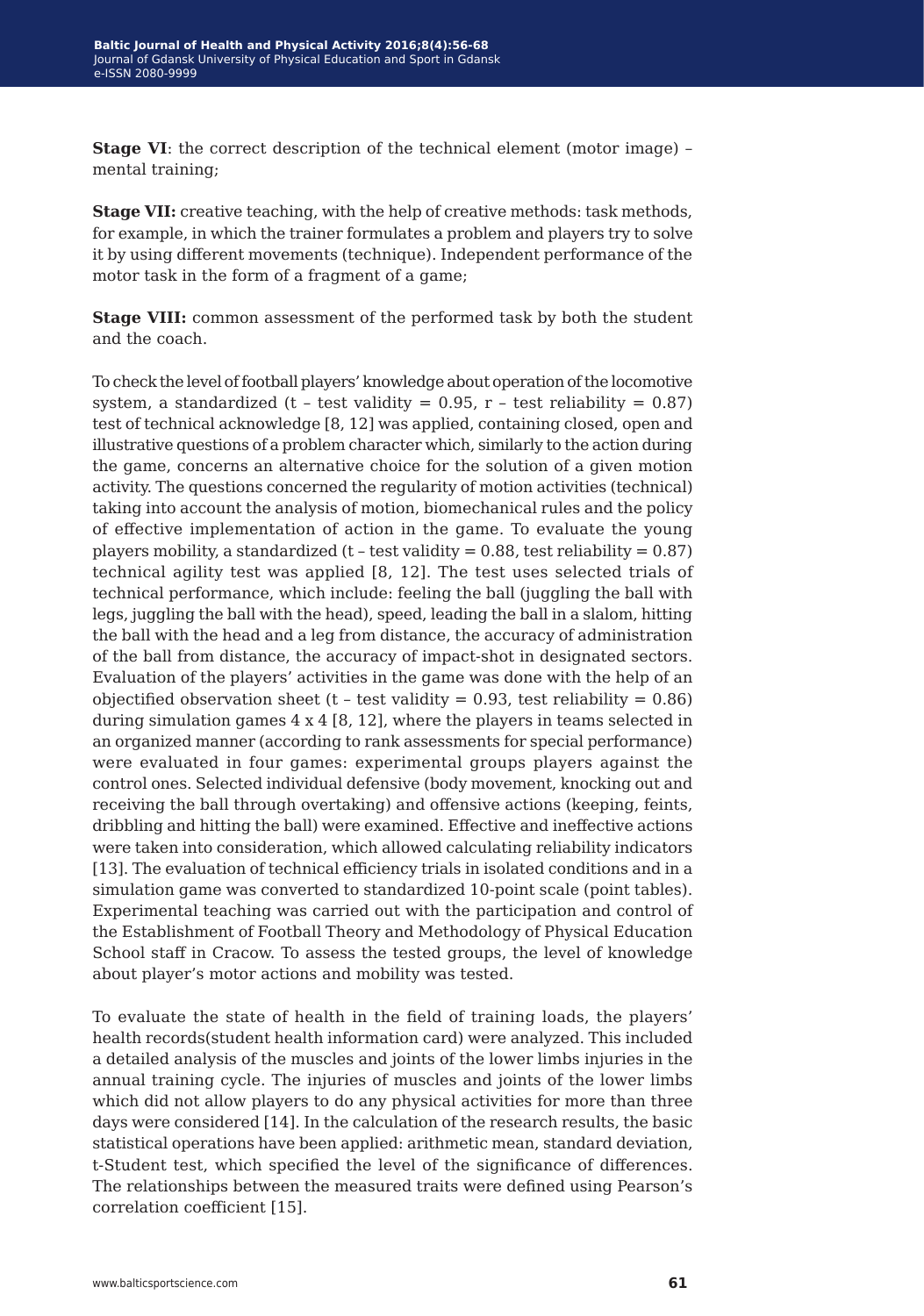## **results**

It was assumed in the research assumptions that the players subjected to experimental interaction (intellectual support in the teaching of the process of motion) will achieved a better value in terms of expertise, mobility and action in the game. Intellectual teaching relationships in health aspects were also tried to be found. Therefore, the implemented research objective was to answer the questions, firstly, whether experimental teaching will bring tangible benefits in the player's performance, and secondly, whether experimental teaching based on intellectual learning of the game compensating for the volume of the physical load will lower the usage of the ligamentous-muscular apparatus of lower limbs.

For the purpose of the research, as a result of the organized selection in the tested groups (experimental and control), no significant differences in the measured parameters or in motor skills had been shown before the experiment; hence it can be assumed that both groups were homogeneous (Tab. 1-3). Analyzing the research results it can be seen that during a 10-month training there was significant progress in both groups in the terms of the tested parameters. However, for the research and practical objectives of the implemented method, the dynamics of results growth in the experimental and the control groups was important. That is why the difference between the experimental and control groups was studied in the study – after completion of the experiment (annual research cycle). Analyzing the specificity of football, it can be claimed that expertise constitutes the basis for player's mobility action [7, 13]. It is knowledge that determines the efficiency of action in changeable situations of the game, where a player basing on his experience anticipates, sees and takes decisions concerning a way of doing a motion task [7, 8]. Taking all into account, an attitude towards this predisposition was primarily examined. In the experimental groups higher values and diversity of the progress of knowledge assimilation (Tab. 1) were noted in comparison to the control groups, which reached the statistically significant level  $(p < 0.01)$ .

| Tested groups<br>Tests order | Experimental groups<br>(E - points) | Control groups<br>$(C - points)$ | The significance of the<br>differences t-Student's |
|------------------------------|-------------------------------------|----------------------------------|----------------------------------------------------|
| I test                       | $38.31 + 4.82$                      | $38.53 \pm 4.65$                 | 0.82                                               |
| II test                      | $48.49 \pm 7.64$                    | $41.99 \pm 5.76$                 | $4.67*$                                            |

Table 1. Mean values of the knowledge of movement activities in the tested groups

\* Significantly different (*p* < 0.001) in comparison with control groups

Interesting results were noticed in analysis of the progress in mastering technical activities by the players in isolated conditions. Table 2 shows that the level of technical development of the players in the experimental groups was more beneficial and demonstrated the diversity at the level of the statistical significance  $p < 0.05$ . It means that subjects who underwent experimental teaching made bigger progress in the training process. The best form of verifying the progress is a game which in the environment of direct competition marks out parameters of effective action.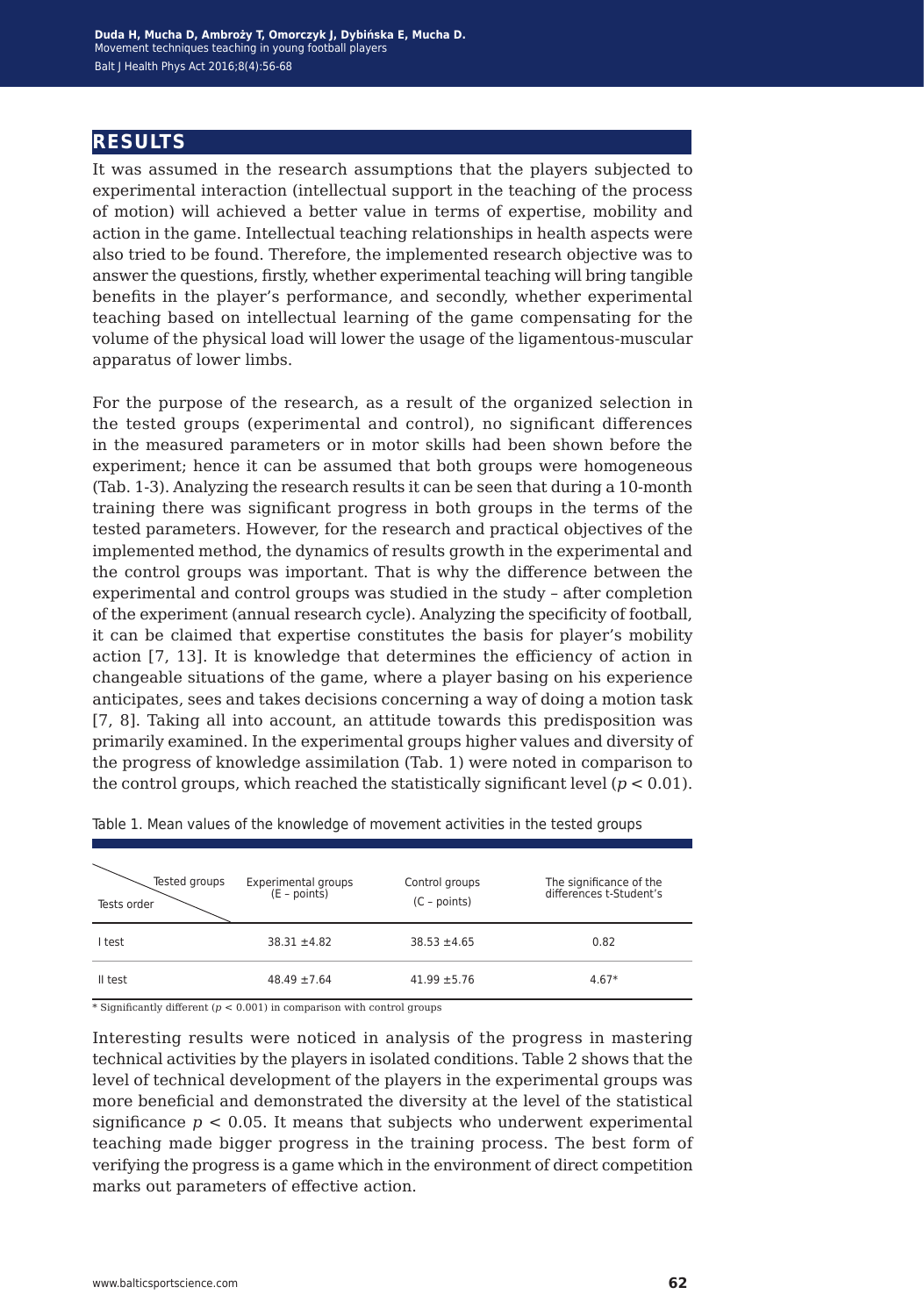Table 2. Evaluation of motor activities in isolated conditions (technical test) in the treated groups

| Tested groups<br>Tests order | Experimental groups<br>(E - points) | Control groups<br>(C - points) | Significance of differences<br>t-Student's |
|------------------------------|-------------------------------------|--------------------------------|--------------------------------------------|
| $1st$ test                   | $57.16 \pm 4.17$                    | $58.2 \pm 4.54$                | 1.51                                       |
| 2 <sup>nd</sup> test         | $62.78 \pm 5.0$                     | $60.93 \pm 4.24$               | $2.19*$                                    |

 $^\ast$  Significantly different ( $p < 0.05$ ) in comparison with control groups

Although the analysis of the calculated reliability indicators defining the efficiency of the player's actions (Tab. 3) did not confirm significant diversification in the tested groups in the second study, the growth of this value in the experimental group was significantly higher.

| Tested groups<br>Tests order                                              | Experimental groups<br>(E - points) | Control groups<br>$(C - \overrightarrow{points})$ | Significance of<br>differences for<br>groups E and C |
|---------------------------------------------------------------------------|-------------------------------------|---------------------------------------------------|------------------------------------------------------|
| 1 <sup>st</sup> test                                                      | $56.06 \pm 3.4$                     | $57.38 \pm 4.18$                                  | 1.96                                                 |
| 2 <sup>nd</sup> test                                                      | $60.66 \pm 3.94$                    | $59.57 \pm 4.04$                                  | 1.67                                                 |
| Significance of differences<br>- for the 1st and the 2 <sup>nd</sup> test | $6.48***$                           | $2.79*$                                           |                                                      |

Table 3. Evaluation of motor activities in simulation games in the tested groups

Significantly different \*( $p < 0.05$ ), \*\*\* ( $p < 0.001$ ) in comparison with the 1<sup>st</sup> and the 2<sup>nd</sup> test

The differentiation between the  $1<sup>st</sup>$  and the  $2<sup>nd</sup>$  research in the experimental groups was at the level of statistical significance of *p* < 0.001, while in the control group at  $p < 0.05$ . These values may prove that the experimental teaching based on intellectualization shaped dispositions to play more effectively. This is confirmed by a high level of the main factor correlation in the intellectual teaching, that is the level of expertise with the efficiency of actions in isolated conditions and in the game (Tab. 4).

Table 4. The dependence between chosen mobility activities and the level of expertise in the tested groups

| The level of values in      | The level of values<br>in the given group      |                | The level of expertise<br>in the given group |                 | The level of correlation |             |
|-----------------------------|------------------------------------------------|----------------|----------------------------------------------|-----------------|--------------------------|-------------|
| a group<br>Type of          | Tested group (points)<br>Tested group (points) |                | Tested group (points)                        |                 |                          |             |
| attempt                     | $E(\delta)$                                    | $C(\delta)$    | $E(\delta)$                                  | $C(\delta)$     | $E(\delta)$              | $C(\delta)$ |
| Test - technical efficiency | 62.78<br>±5.0                                  | 60.93<br>±4.24 | 48.49<br>±7.64                               | 41.99<br>± 5.76 | $0.57***$                | $0.55***$   |
| Game - technical efficiency | 60.66<br>±3.94                                 | 59.57<br>±4.04 | 48.49<br>±7.64                               | 41.99<br>± 5.76 | $0.335*$                 | $0.439**$   |

Correlation - statistical significance level: \* p < 0.05, \*\* p < 0.01, \*\*\* p  $\leq$  0.001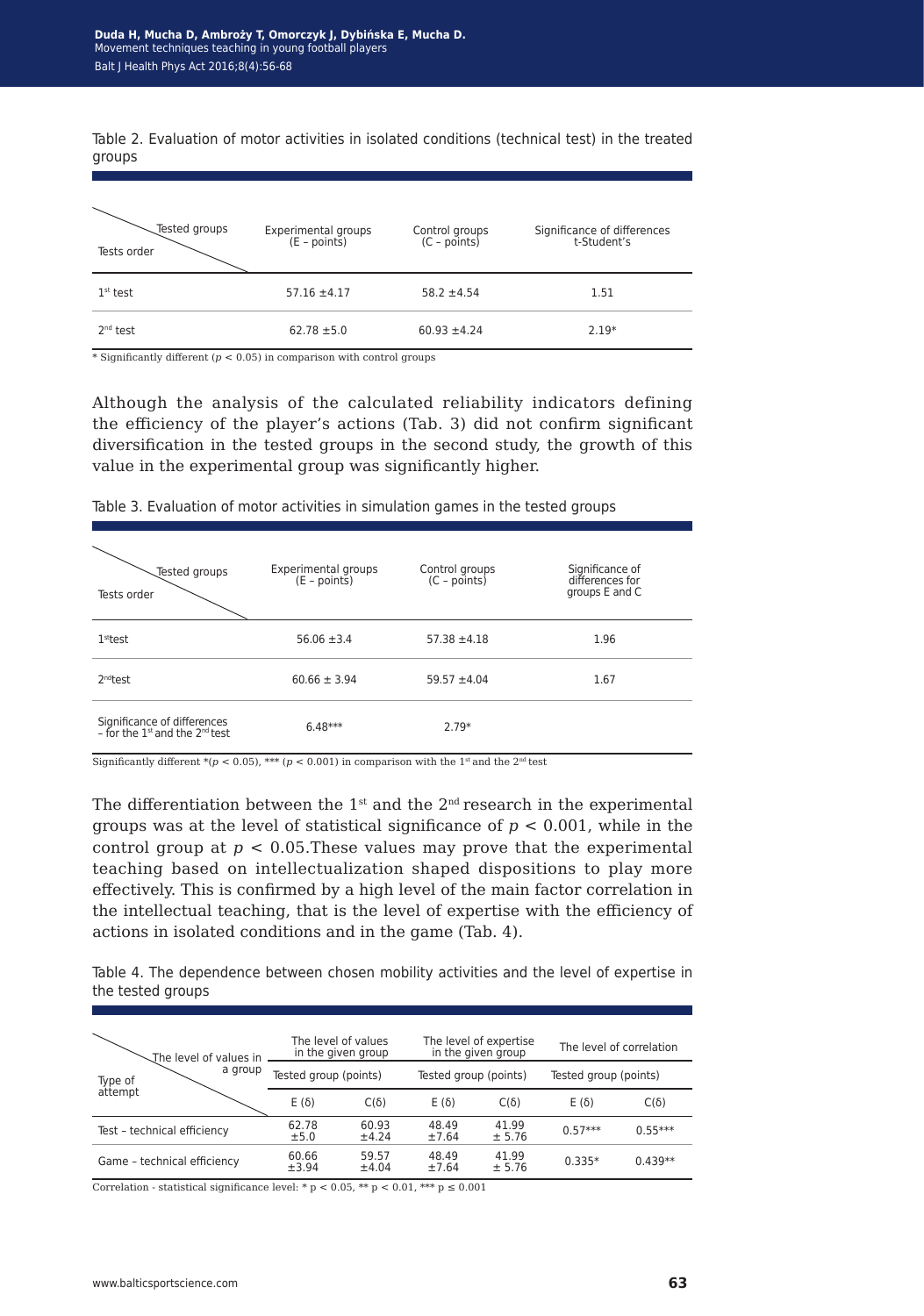The obtained results confirming the values of didactic mental training gave rise to further research analysis with the aim to check whether mental training which resulted in a reduction in the volume of the training load will also positively influence the young players' state of health (injuries of lower limbs). In this aspect it was shown that the number of training lessons with physical interaction (at the level of statistical significance  $(p < 0.001)$  differentiated the tested groups.

| Group<br>Tested parameters  | Experimental group<br>(n - the number of training lessons) | Control group<br>(n - the number of training lessons) |
|-----------------------------|------------------------------------------------------------|-------------------------------------------------------|
| Arithmetic mean             | 564.22                                                     | 656.67                                                |
| Standard deviation          | 16.58                                                      | 17.19                                                 |
| Significance of differences | $8.47*$                                                    |                                                       |

Table 5. The level of diversity of training loads in the annual training cycle of the tested players

\*Significant  $(p < 0.001)$  difference in comparison with the control group

This means that players from control groups had more practical sessions, so it can be considered that they were more exploited in the process of training. A further aspect of the research demonstrated how the state of intense practical training affects the joint and muscle injuries of lower limbs. As the data in Table 6 show, in the experimental groups, in which mental training dominated, there were much less injuries than in the control groups– research data difference at the level of statistical significance for the lower limbs injuries – *p* < 0.01 and for the joints of lower limbs *p* < 0.05. In measurable values, Tables 7–8 present this condition in the annual training cycles.

Table 6. Measurable average value of the joints and muscles injuries of the examined players

| Group              | Group E<br>(number of injuries) |        | Group C<br>(number of injuries) |         |  |
|--------------------|---------------------------------|--------|---------------------------------|---------|--|
| Tested parameters  | muscles                         | joints | muscles                         | joints  |  |
| Arithmetic mean    | 0.80                            | 0.54   | 1.10                            | 0.71    |  |
| Standard deviation | 0.63                            | 0.62   | 0.85                            | 0.81    |  |
| Correlation        |                                 |        | $2.66**$                        | $2.09*$ |  |

Significantly different: \* (*p* < 0.05), \*\* (*p* < 0.01)in comparison with the control group

#### Table 7. The number of lower limbs injuries of the SMS players in the annual training cycle

| The location of an injury | Experimental group<br>(n - the number of cases) | Control group<br>(n - the number of cases) |
|---------------------------|-------------------------------------------------|--------------------------------------------|
| Muscles                   | 37                                              | 51                                         |
| Joints                    | 25                                              | 33                                         |
| Both                      | 62                                              | 84                                         |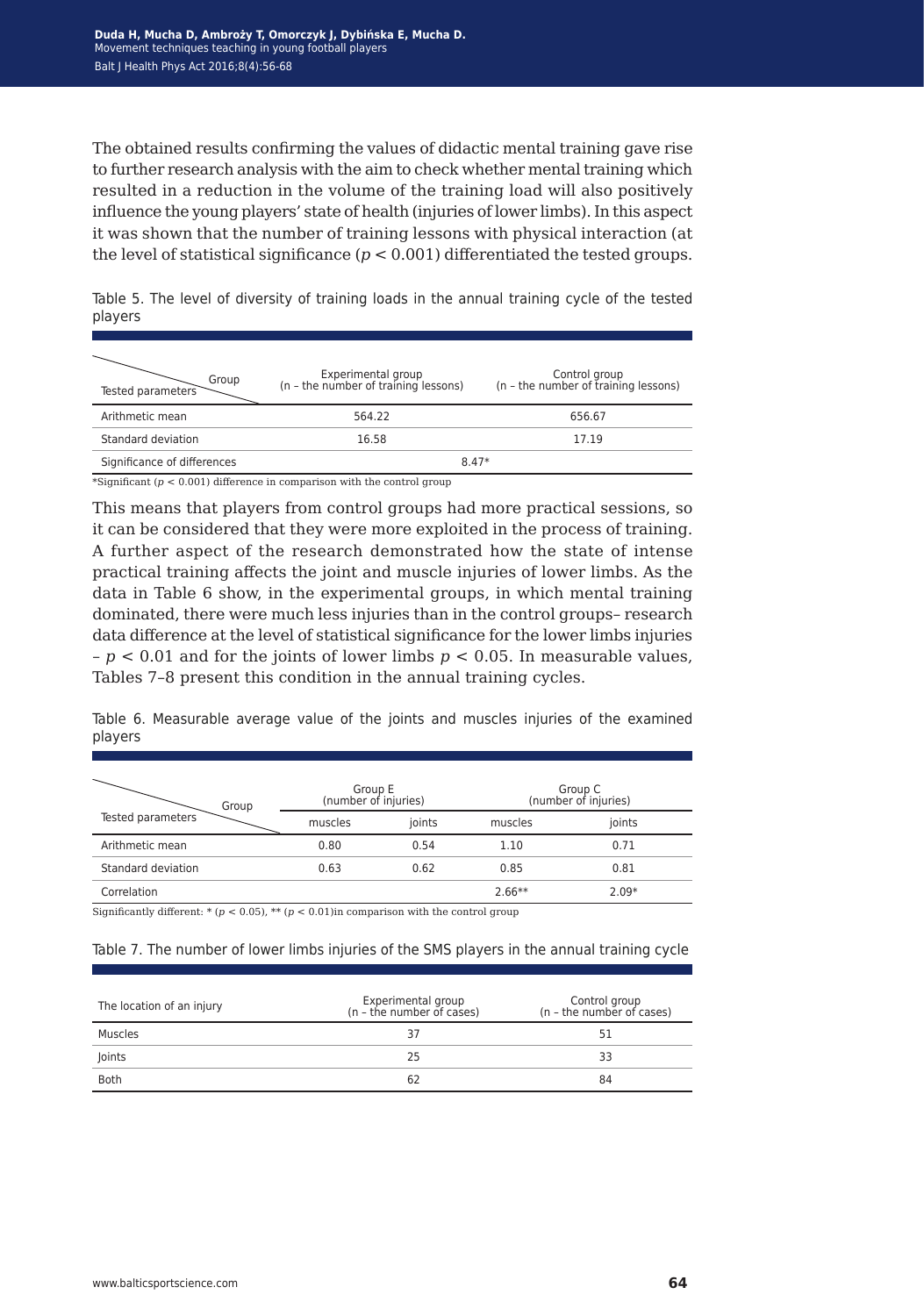| The injury spot         | Experimental group<br>(n - the number of cases) | Control group<br>(n - the number of cases) |
|-------------------------|-------------------------------------------------|--------------------------------------------|
| Knee joint              | 14                                              | 18                                         |
| Ankle joint             | 11                                              | 15                                         |
| Quadriceps of the thigh | 16                                              | 23                                         |
| Biceps of the thigh     | 12                                              | 17                                         |
| Triceps of the calf     | g                                               |                                            |

#### Table 8. Quantitative characteristics of the injury spot

As it was mentioned, the efficiency in the process of transferring the expertise is the essence of intellectualization of the learning process. According to professional literature [7, 8, 9, 13, 16], this knowledge decides what and how a player has to do a certain activity. In the practice of sports action, this means that the player pursues the objective in a conscious way [16], preserving e.g. tactical and motor rules based on the correctness of biomechanical performance [6].

Taking this into account in the further research proceedings, we attempted to estimate the dependence of the expertise on the traumatism of the lower limbs muscles and joints. In both groups E and C the results of the applied statistical calculations showed a close correlation of the level of expertise with the state of the muscle injury  $-p < 0.01$  and of the joints of the lower limbs *p* < 0.05 (Tab. 9).

| Group              |                       | Experimental group |               |                       | Control group  |               |
|--------------------|-----------------------|--------------------|---------------|-----------------------|----------------|---------------|
| Tested parameters  | expertise<br>(points) | muscles<br>(n)     | joints<br>(n) | expertise<br>(points) | muscles<br>(n) | joints<br>(n) |
| Arithmetic mean    | 48.49                 | 0.80               | 0.54          | 41.99                 | 1.10           | 0.71          |
| Standard deviation | 7.64                  | 0.63               | 0.63          | 5.76                  | 0.85           | 0.81          |
| Correlation        |                       | $0.447**$          | $0.316*$      |                       | $0.392**$      | $0.301*$      |

Table 9. The influence of expertise on the lower limbs injuries in the examined players

Significantly different:  $*(p < 0.05)$ ,  $** (p < 0.01)$  in comparison with the control group

#### **discussion**

The aim of the present study was to evaluate the effect of intellectual technique teaching on the effectiveness of actions performed by football players during matches and on a reduction in the lower limb injury rate.

Contemporary training of young football players is often based on excessive training loads, leading to a variety of risks [17]. Consequently, football players are more prone to numerous injuries which not only affect athletes' health but also their careers and the future of the entire team [18]. Therefore, searching for more effective methods of sports training has to be focused on the improvement in the effectiveness of various tasks during the game (e.g. technical motor tasks) and an increase in the health status [19].

With regards to the problem addressed in the first research question, it should be emphasized that the experimental group had the highest levels of the parameters of football training evaluated in the study. This concerns in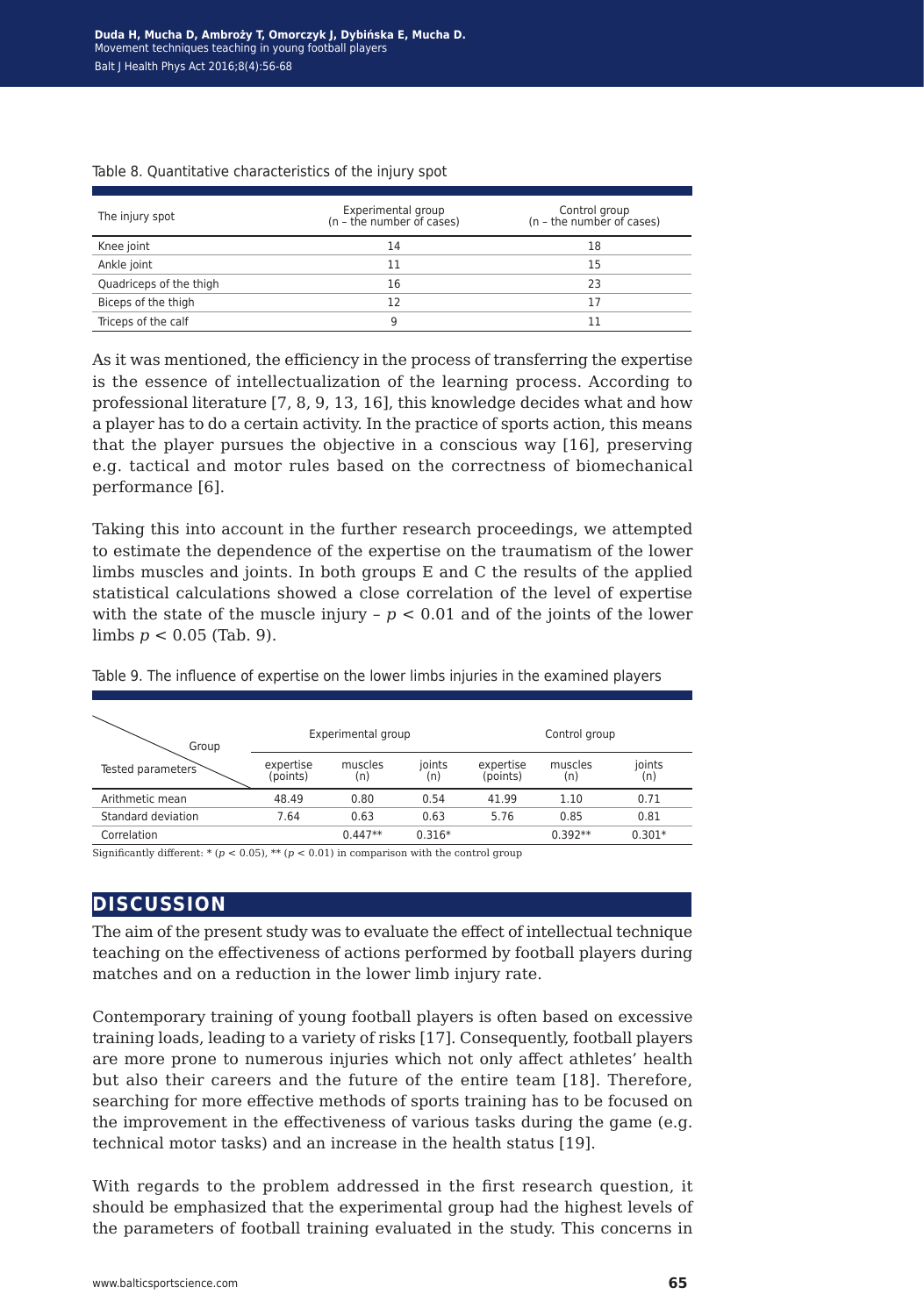particular the expert knowledge, which translates into substantial playing effectiveness [7, 8, 9] and motor skills alone [8]. These findings are consistent with those documented by Duda [8], Panfil [9], Henninger et al. [7]. The above researchers found e.g. a significant effect of intellectual training on athlete creativity. According to Memmert [16] and Light [19], this ability has an essential effect on making accurate decisions that ensure the effectiveness of playing (i.e. playing with understanding [20]).

As for the second research question, which was essentially focused on the health aspects, the attempts were made to find whether the intellectualization process in football training helps reduce the load in individual training sessions. The results obtained in the research are important to the young players' health. They indicate a reduction in the impact in the physical and motor sphere in the player's preparation. This was confirmed in studies where the experimental group had about 14% less time on practical training (3600 min. in the annual cycle).

This value is of great importance for the size of the load on the ligamentousmotor apparatus in the players' football training [21]. The intellectual training, which optimized the training process, interacted in two directions. In the first one, the capacity of the load decreased, and in the second, the time of restitution in the training micro-cycle increased [10]. These factors could greatly determine the efficiency of the tested players' movement apparatus [14, 22].

Further research also referred to health aspects, and the injuries which the football players suffered over the studied training period were evaluated quantitatively. Data analysis revealed that the experimental groups achieved statistically significantly better parameters of the health status. Therefore, one should examine the cause of this phenomenon. According to Duda [8] and Henninger et al. [7], this was caused by a player's expert knowledge in the field of motor tasks. As argued by Panfil [9], this knowledge, being an essential aptitude, has an effect on the purposiveness of the movement structure but also on the perception of various conflict situations during a match. It determines the purposive actions taken by a player who, due to the goal of their actions, makes right decisions and, through a reflexive situation (various levels of conflict), acts safely in the conditions of the game [19].

In conclusion, the hypotheses proposed in the study were supported, while examinations of these factors could greatly determine the efficiency of the tested players' movement apparatus [22]. A great influence of trainings in the aspect of intellectual teaching on the effectiveness of technical activities in isolated conditions and in games was also shown (Tab. 4). This means that in intense sports training the methods which will reduce the exploitation of the body can be used (in the optimal proportions).

A confirmation of the importance of expertise for the effectiveness of the game can also mean the preventive-health impact in training. The knowledge of biomechanical principles in the structure of motor skills can be an example (optimal figure and optimal dynamics of motion) which can significantly reduce the number of sports injuries [6]. Taking into account the fact that the problem of the volume and exploitation of the organism especially of young players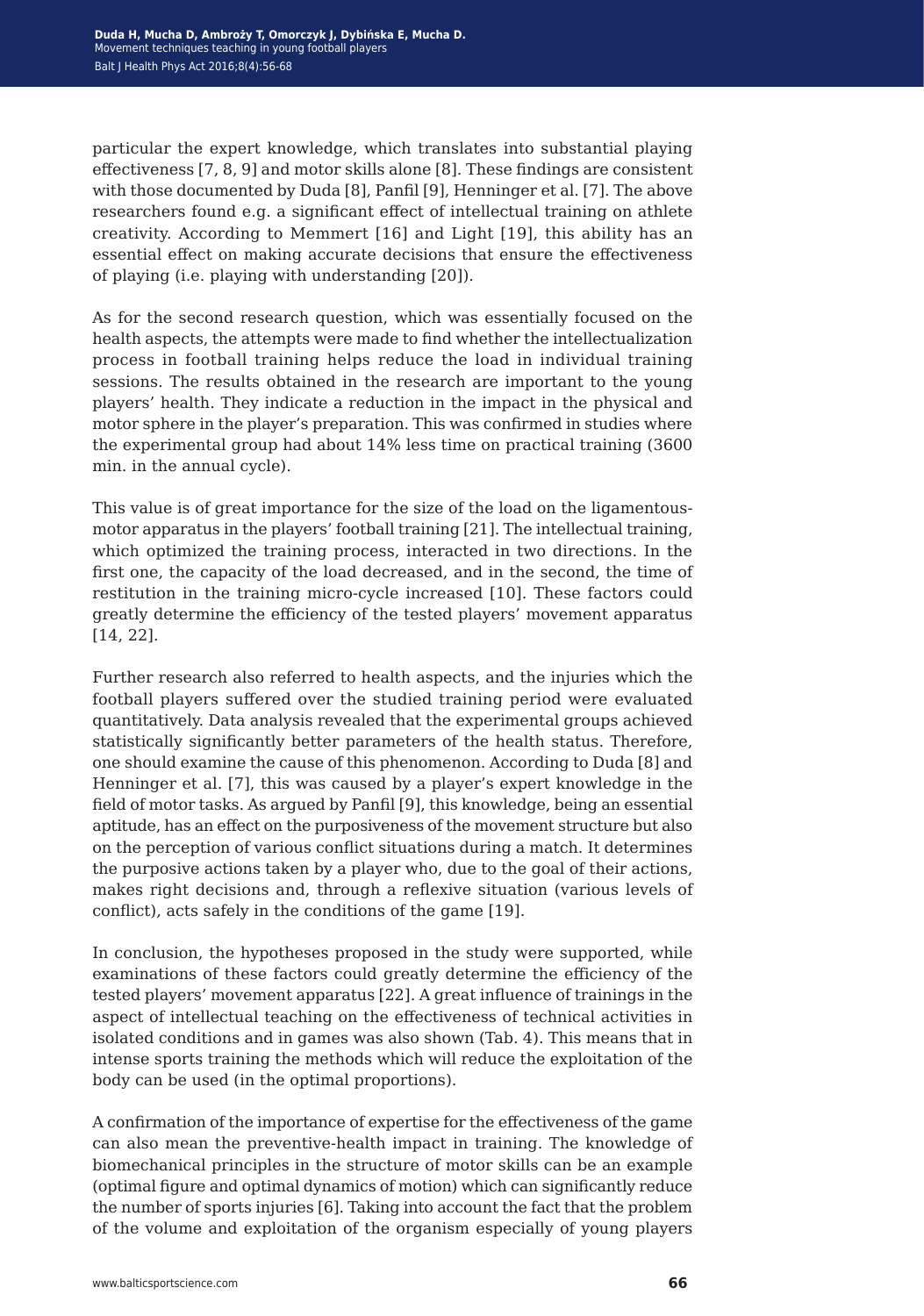has a significant meaning [3, 4] for their state of health, such a direction in the process of training is of humanitarian importance. Intellectual training has an impact on the player's mental sphere as well. This fact has also a health meaning as it meets the requirements of holistic training [18]. It fully recognizes the problem of training for health of especially young players, which means looking for reserves in all the spheres of the athlete's action, which would make up lost time intended for physical effort.

**conclusions**

1. Intellectual training positively influences the effectiveness of technical actions of young football players.

2. Intellectualization of the teaching process decreasing the physical load on a player and exposing the conscious action positively influences the state of lower limbs injuries in young players.

#### **references**

- [1] Glinkowski W. Specyfika urazów w piłce nożnej [Sport specific injuries in soccer]. Med Sport. 2000;103:28-31. Polish.
- [2] Hunt KJ, Hurwit D, Robell K, Gatewood C, Botser IB, Matheson G. Incidence and epidemiology of foot and ankle injuries in elite collegiate athletes. Am J Sports Med. 2016 Nov 1, pii: 0363546516666815 [Epub ahead of print].
- [3] Bergier J. Wiedza dzieci o nauczanych czynnościach ruchowych a skuteczność działań w grze zespołowej [Effect of children's knowledge of motor activities learnt on the effectiveness of actions in team playing]. Warsaw: AWF; 1998. Polish.
- [4] Falese L, Della Valle P, Federico B. Epidemiology of football (soccer) injuries in the 2012/2013 and 2013/2014 seasons of the Italian Serie A. Res Sports Med. 2016 Oct-Dec;24(4):426-432. Epub 2016 Sep 29.
- [5] Naglak Z. Teoria zespołowej gry sportowej. Kształcenie gracza [Teaching and learning in multi-subject ball games]. Wrocław: AWF; 2005. Polish.
- [6] Pearson P, Webb P, McKeen K. Developing cognitive abilities trough games: conundrum? Aus J Gift Educ. 2008;17(1):30-37.
- [7] Henninger ML, Pagnano K, Patton K, Griffin LL, Dodds P. Novice volleyball players' knowledge of games, strategies, tactics, and decision-making in the context of game play. J Phys Educ New Zeal. 2006;39(1):16-34.
- [8] Duda H. Intelektualizacja procesu nauczania a rozwój dyspozycji do gry sportowej (na przykładzie piłki nożnej) [Intellectualization of teaching process and development of sports play abilities (with the example of soccer)]. Seria Studia i Monografie Nr 50. Kraków: AWF; 2008. Polish.
- [9] Panfil R. A paradigm for identifying ability competition (providing examples of sport game and fight). Hum Mov. 2011;12(1):16-23 DOI:10.2478/v10038-011-0002-1.
- [10] Baudry M, Lynch G. Remembrance of arguments past: how well is the gluta mate receptor hypothesis of LTP holding up after 20 years? Neurobiol Learn Mem. 2001;76:284-297 DOI:10.1006/ NLME.2001.4023.
- [11] Babbie E. Badania społeczne w praktyce [Social studies in practice]. Warsaw: Wydawnictwo Naukowe PWN; 2004. Polish.
- [12] Szwarc A, Dolański B, Lipińska P. The set of test tasks assessing special physical fitness of 17-year- -old soccer players. Balt J Health Phys Act. 2014;1(1):55-62.
- [13] Panfil R. Prakseologia gier sportowych [Praxeology of sports games], Studia i Monografie Nr 82. Wrocław: AWF; 2006. Polish.
- [14] Anderson SJ. Acute injuries in young athletes. Physician Sportsmed. 1991;19(11):69-76.
- [15] Arska-Kotlińska M, Bartz M. Wybrane zagadnienia statystyki dla studiujących wychowanie fizyczne [Selected problems of statistics for university students of physical education]. Poznań: AWF; 2002. Polish.
- [16] Memmert D. Teaching tactical creativity in sport Research and practice. New York; 2015.
- [17] Haag TB, Mayer HM, Schneider AS, Rumpf MC, Handel M, Schneider C. Risk assessment of back pain in youth soccer players. Res Sports Med. 2016 Oct-Dec;24(4):395-406.
- [18] Gallucci J Jr. Soccer Injury Prevention and Treatment. New York: Demos Medical Publishing, LLC; 2014.
- [19] Light R. Game sense: Pedagogy for performance, participation and enjoyment. New York; 2013.